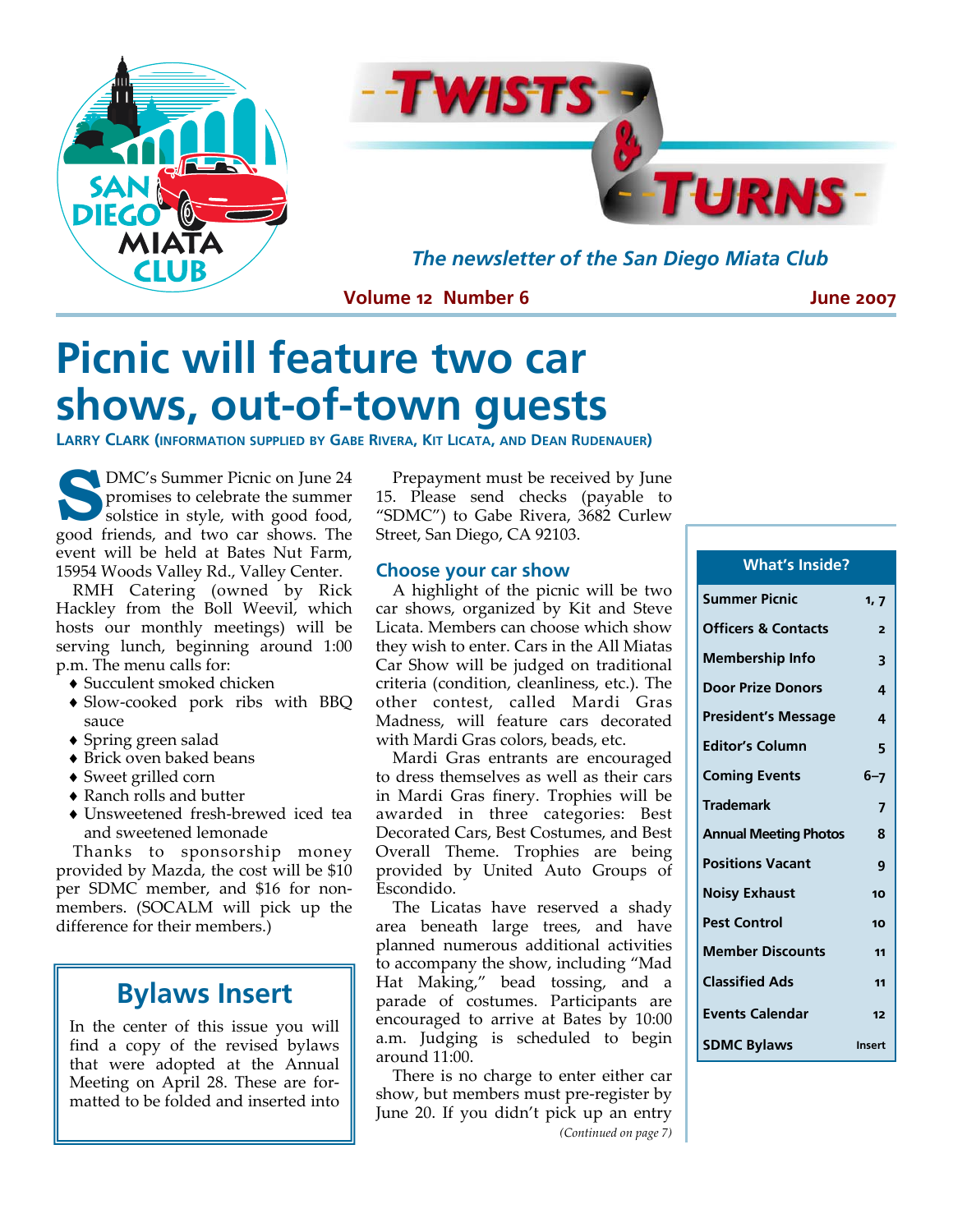# **SDMC Officers**



**HAROLD SCHWARTZ President** 



**DAVID STREETER Vice President** 



**GABE RIVERA Secretary** 



**HINKI F Treasurer** 

## **Executive Board**

"@..." indicates that e‐mail address ends in @sandiegomiataclub.org

| <b>PRESIDENT</b>                           | Harold Schwartz | 858-271-0084 | president@     |
|--------------------------------------------|-----------------|--------------|----------------|
| <b>VICE PRESIDENT</b>                      | David Streeter  | 951-461-1722 | vicepresident@ |
| <b>SECRETARY</b>                           | Gabe Rivera     | 619-295-5993 | secretary@     |
| <b>TREASURER</b>                           | Jack Hinkle     | 760-735-9456 | treasurer@     |
| To send e-mail to all members of the Board | board@          |              |                |

|                 | нат с-піан адагсээ сназ III @эанан goilliataciuv.org |                        |  |  |  |
|-----------------|------------------------------------------------------|------------------------|--|--|--|
| Harold Schwartz | 858-271-0084                                         | president@             |  |  |  |
| David Streeter  | 951-461-1722                                         | vicepresident@         |  |  |  |
| Gabe Rivera     | 619-295-5993                                         | secretary@             |  |  |  |
| Jack Hinkle     | 760-735-9456                                         | treasurer <sup>®</sup> |  |  |  |
|                 |                                                      |                        |  |  |  |

# **Administrative Board**

| <b>MEMBERSHIP</b>         | Jerry & Janice Boster 619-437-4465 |                              | membership@       |
|---------------------------|------------------------------------|------------------------------|-------------------|
| <b>EVENTS COORDINATOR</b> | Tom Thompson<br>Mark Booth         | 949-492-5885<br>619-670-3789 | events@           |
| <b>CLUB E-MAIL</b>        | Bob Kleeman                        | 619-501-9776                 | postmaster@       |
| <b>WEBMASTER</b>          | Dan Garcia                         | 619-448-4380                 | webmaster@        |
| <b>CLUB REGALIA</b>       | (vacant)                           |                              |                   |
| <b>VENDOR RELATIONS</b>   | (vacant)                           |                              |                   |
| <b>HISTORIAN</b>          | Elinor Shack                       | 858-485-0278                 | mshack@san.rr.com |
|                           |                                    |                              |                   |

**NAME BADGES** Vicky Krueger 858‐486‐4711 *vicky@teamvoodoo.com*

# *Twists & Turns* **Staff**

| <b>EDITOR-IN-CHIEF</b>     | (vacant)                                          |                                              | newsletter@                                                 |
|----------------------------|---------------------------------------------------|----------------------------------------------|-------------------------------------------------------------|
| <b>PRODUCTION EDITOR</b>   | Larry Clark                                       | 760-737-8971                                 | newsletter@                                                 |
| <b>FEATURES EDITOR</b>     | <b>Bruce Lewis</b>                                | 619-447-0930                                 | ouizoom@yahoo.com                                           |
| PERSONALITIES EDITOR       | Kelley Raymond                                    | 619-846-3784                                 | kray63@yahoo.com                                            |
| <b>TECHNICAL EDITOR</b>    | Barry Billingsley                                 | 858-755-5905                                 | barrybillingsley@worldnet.att.net                           |
| <b>MAILING COORDINATOR</b> | <b>Janice Boster</b>                              | 619-437-4465                                 | <i>iboster@san.rr.com</i>                                   |
| <b>PROOFREADERS</b>        | Robin Faircloth<br>Carl Martens<br>Cindy Jennings | 760-789-5171<br>619-501-4852<br>619-476-0951 | hawkinlady@cox.net<br>chmartens@cox.net<br>cinjen72@cox.net |
| PRINTING                   | Sign Up                                           | 858-486-6771                                 | signup7@aol.com                                             |
|                            |                                                   |                                              |                                                             |

The SAN DIEGO MIATA CLUB is a nonprofit California corporation. *Twists & Turns* is the monthly newsletter of the SAN DIEGO MIATA CLUB. Use of articles or stories by other Miata clubs is hereby granted, provided proper credit is given.

Submissions to the newsletter are welcomed and encouraged. When possible, please e‐mail your submissions to the newsletter editor. Submissions may also be mailed to the club's post office box.

Submission deadline is the 15th of each month. The Editor reserves the right to edit all submissions.

# **Contact SDMC**

**On the web**  *www.sandiegomiataclub.org*

**24-hour voice message line**  619‐434‐2007

**By mail**  P.O. Box 180833 Coronado CA 92178‐0833

## **Club e-mail**

Most club communication is conducted via e‐mail through a Yahoo Group named SDMC‐List. A free Yahoo account is required. Follow these steps to join.

1. Go to *http:// autos.groups.yahoo.com/ group/SDMC‐List* (capitalization matters!).

- 2. Click "Join This Group!"
- 3. If you have a Yahoo account, log in. If you do not, click "Sign Up" and follow the instructions.
- 4. After logging in, you will be returned to the SDMC‐List "Join This Group" page.
- 5. In "Comment to Owner," state that you are an SDMC member.
- 6. Complete remaining selections, perform Word Verification, and click the "Join" button.
- 7. Your SDMC membership will be verified. The verification and approval process may take several days.

For more detailed instructions, see the club's website.

## **Membership roster**

The membership roster is avail‐ able to SDMC members only. Fol‐ low these steps to access the roster. 1. Go to *http://*

*autos.groups.yahoo.com/ group/SDMC‐List*.

- 2. Log in and click "Database"
- 3. Click on the most current table in the tables list
- 4. To print, click "Printable Report." The printed copy will be 15–20 pages.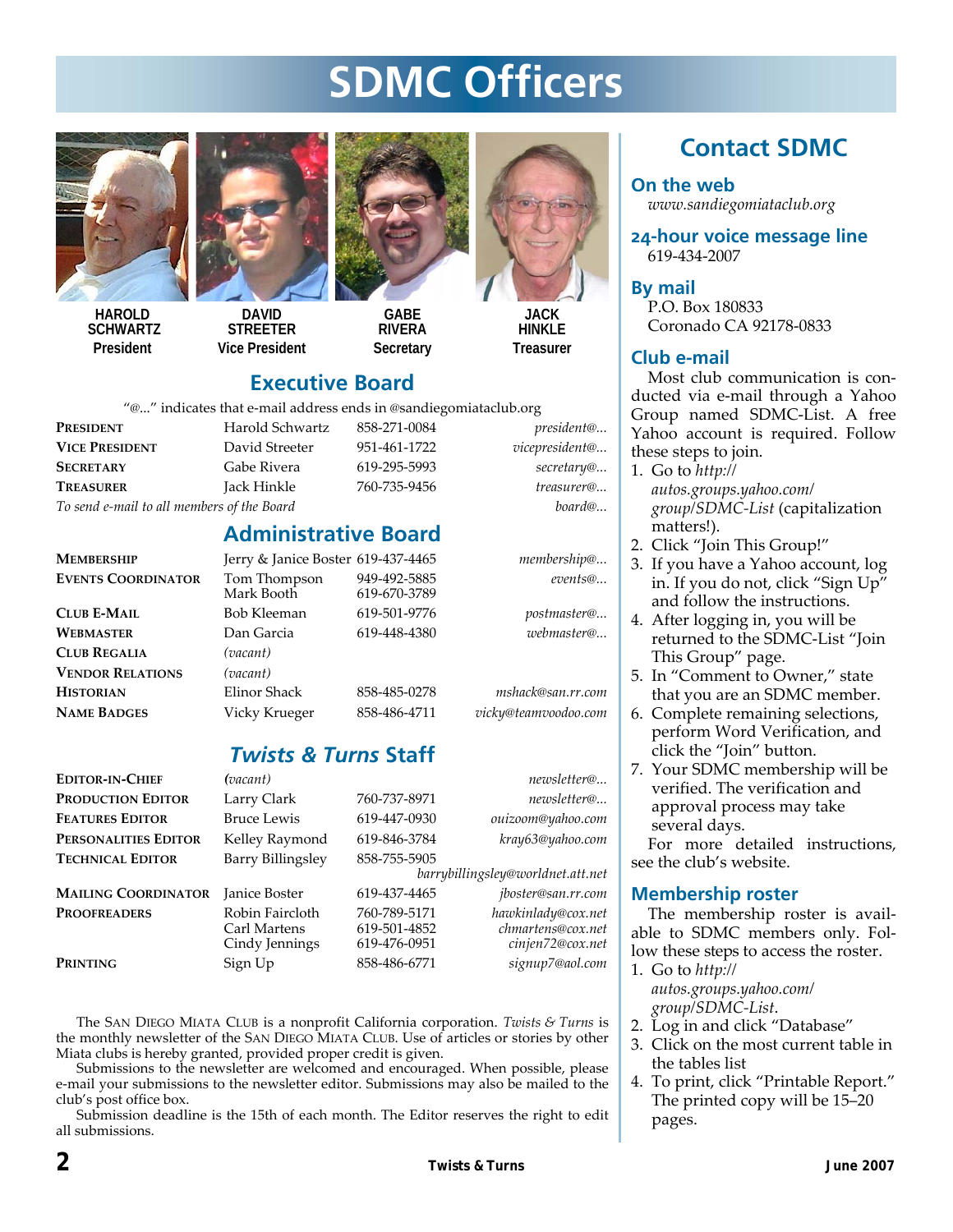# **New Members**

Welcome to our newest members (since the previous newsletter):

| Caryn & Robert Pass, Chula Vista  2004 Emerald Green                                             |  |
|--------------------------------------------------------------------------------------------------|--|
|                                                                                                  |  |
| As of May 15, 2007, we have 233 memberships (82 single, 151 dual) and a<br>total of 384 members. |  |

# **Monthly Meetings**

Our monthly meetings are a great opportunity to meet your fellow club members, ask questions, and share stories. Meetings are held on the fourth Thursday of each month, except in November and December when we meet on the third Thursday.

We meet at the Boll Weevil restaurant, 9330 Clairemont Mesa Blvd., in San Diego (between I‐15 and SR 163). To contact the restau‐ rant, call 858‐571‐6225.

Many members arrive around 6 p.m. to enjoy meals, snacks, or beverages while chatting with their Miata friends. The informal meeting starts at 7 p.m. We guarantee you'll have fun.

## **This month's meeting date: Thursday, June 28**

## **Financial Report – February 15–May 15, 2007 JACK HINKLE, TREASURER**

| Receivables: |  |
|--------------|--|
|              |  |
|              |  |
|              |  |
|              |  |
|              |  |
|              |  |
|              |  |
| Payables:    |  |
|              |  |
|              |  |
|              |  |
|              |  |
|              |  |
|              |  |
|              |  |
|              |  |
|              |  |
|              |  |

# **Dues**

Dues are \$35 per calendar year, for either an individual or a dual membership (two members in the same household). Members who join the club in the first half of the calendar year (January through June) pay \$35 for their first year; those who join in the second half of the year pay \$20 for the remainder of the year.

# **Badges**

Have you noticed those engraved plastic name badges that other members wear? Would you like to get one?

Badges are available in colors to match your car. The cost is \$9 each for badges with safety‐pin closures, or \$10 each for badges with mag‐ netic fasteners. Prices include ship‐ ping to your home.

Vicky Krueger handles the order‐ ing. Badge request forms are avail‐ able at the Regalia table at monthly meetings and on the club's web site. All orders must be prepaid.



# **Our Mission**

The purpose of the club is to pro‐ mote the enjoyment of, and enthusiasm for, one of the world's most ex‐ citing sports cars—the Mazda Miata.

Owning and driving a Miata is one of life's great pleasures, and adding the company and camarade‐ rie of like‐minded enthusiasts only enhances the experience. Won't you join the fun as we enjoy the beauty of San Diego County from the seat of a very special little roadster?

**Let's have fun driving our Miatas!**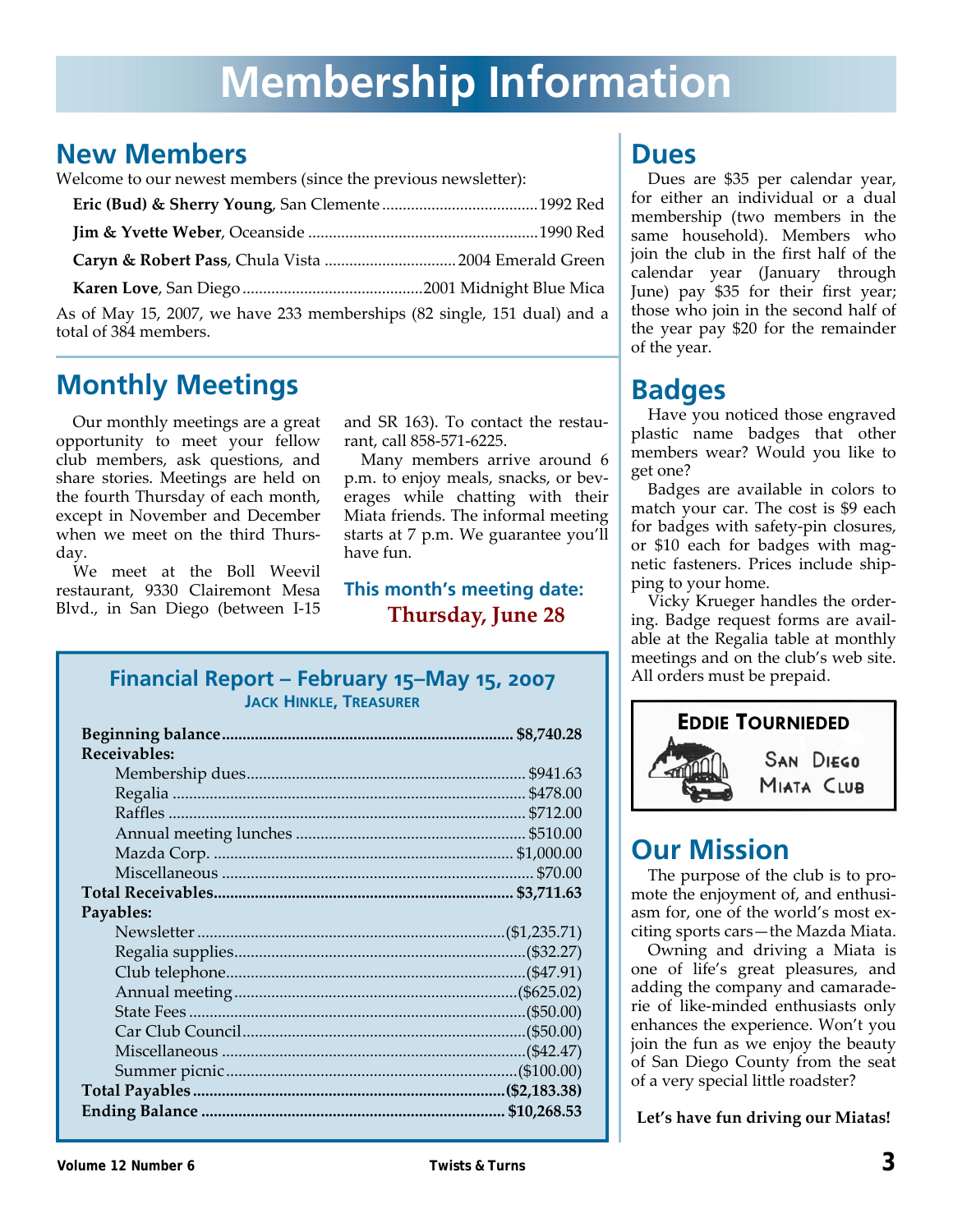# **President's Message**

# **SDMC thanks Annual Meeting supporters**

We wish to express our appreciation to the following vendors who donated door prizes for the Annual Meeting on April 21:

**Cool Breeze Scoop** (*www.coolbreezescoop.com*)

**Go Miata** (*www.gomiata.com*)

**Goodwin Racing** (*www.good‐win‐racing.com*)

**The Knobmeister** (*www.knobmeister.com*)

**Raven Wing Performance** (*www.ravenwingperformance.net*)

**Thompson Automotive** (*www.thompson‐automotive.com*)

Please encourage these vendors to continue supporting our club by showing your appreciation to them when purchasing new toys for your Miata.

We also wish to thank the following individual members who donated door prizes:

**Ted and Sue Kessler Larry Dennstedt Barb Shev Jack and Sue Hinkle Jerry and Janice Boster Linda Payne**

Proceeds from raffle ticket sales netted \$520 for the club's treasury.

# **Regrouping HAROLD SCHWARTZ, PRESIDENT**



WELL IT'S FINALLY over—the election campaign, that is. After months out on the campaign trail shaking hands and kissing

babies, I was elected as President of the San Diego Miata Club at our Annual Meeting in April.

With that behind me, I needed some time to unwind, so off to Maui I went for a week. Between cutting my arm and getting burnt to crisp on the beach, it was a rather uneventful trip for me. However, for my campaign manager, Mike Schwartz, it was a life-changing experience. You see, Mike and Lisa were married in a beautiful ceremony while there in Maui. So with those two married, did we gain a member or lose one? I'll let the membership people figure that one out.

This Presidency has come with a few challenges, as members leave and vacate their positions. We will need to backfill as soon as possible. I was also informed that I should start the planning process for the next Surf'N'Safari. Let me get through the picnic and my trip to Europe, and I'll have time to start putting that major event together.

I would like to thank all the members who ran for office. Don't feel disappointed if you didn't win. I know who you are, and I have plans for you to get involved in helping our club.

A big thanks to all who stayed on in their appointed positions, as I will need your help and support to keep things running smoothly. And to those who have moved on, my heartfelt thanks for the service you have provided to the members of San Diego Miata Club.

That's it for now, so stay safe out there.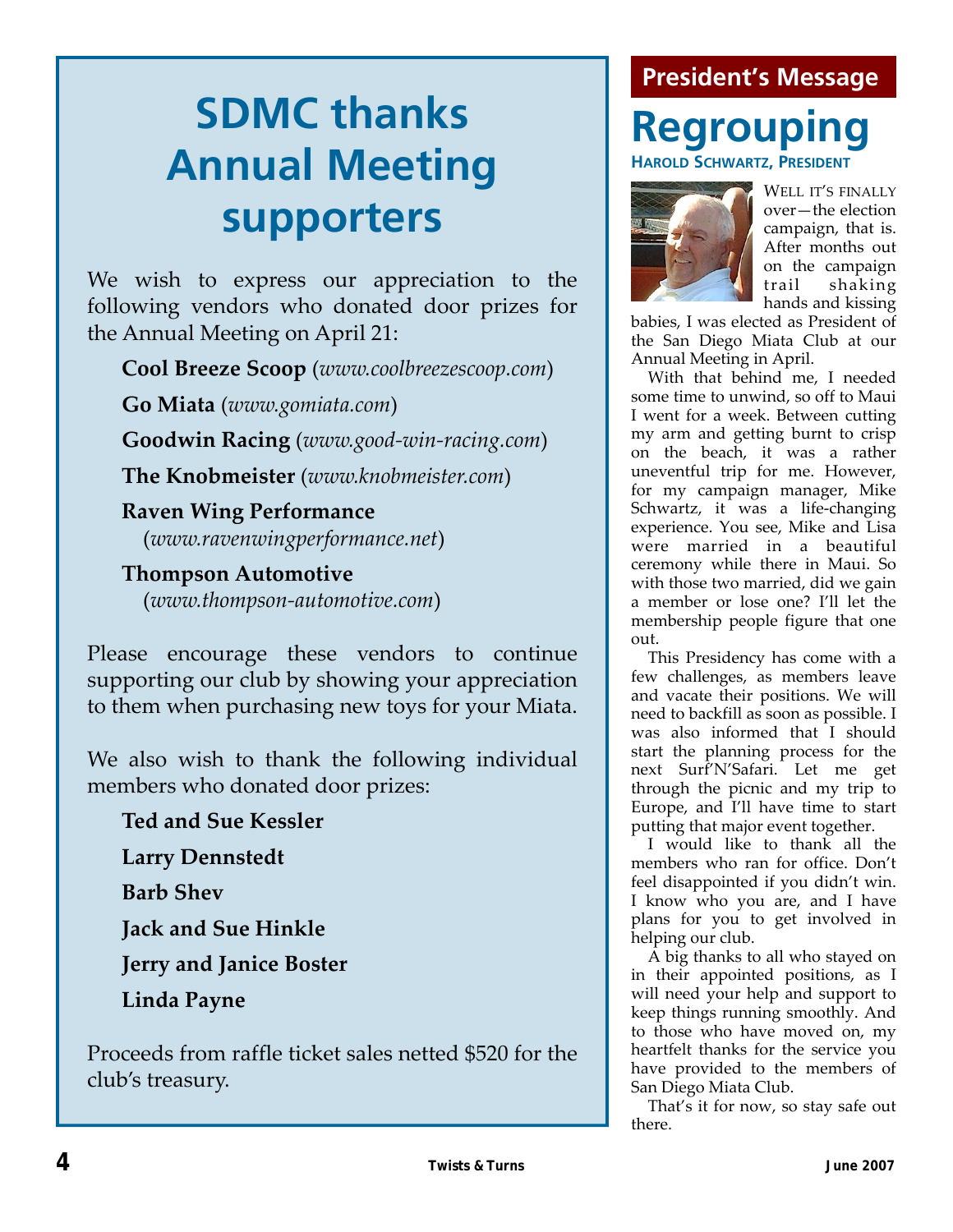## **Editor's Column**

# **Could this be** *Twists & Turns***' final issue?**

**LARRY CLARK, ACTING EDITOR**



AS MOST OF YOU know by now, Jerry Standefer has resigned as Editor‐in‐Chief of *Twists & Turns*. I will also be step‐

ping down from my post as Produc‐ tion Editor.

Jerry and I have been a team from the outset, and I cannot imagine a more compatible teammate. Our talents and interests complement one another's, and we hold re‐ markably similar viewpoints on a wide range of technical concerns.

Although I have filled both roles for other organizations in the past, I have become utterly spoiled in working with Jerry. I cannot imagine doing my job without him doing his. I decided soon after we teamed up that whenever he left his post, I would also leave mine. (I believe he would have felt similarly if I had left first, as seemed likely a couple of times.)

#### **What now?**

Jerry's resignation was effective immediately. I advised the Board that I would handle both jobs for this is‐ sue. Having provided about six weeks' notice, I am hopeful that the Board can find and approve succes‐ sors for both of us before next month's deadline rolls around. However, based on past calls for volunteers, I won't bet the farm on it.

If one or more members have volunteered to take over by the next deadline (June 15), I will work with them to produce the July issue. The new team can then take charge, starting with the August issue, and I will remain available to assist with technical matters.

If nobody steps forward by June 15, I do not intend to produce future issues alone.

In the absence of volunteers, this newsletter will cease to exist as we know it. While I feel that would be a great loss, perhaps others feel differ‐ ently. It certainly is a major cost component of the club's budget, and perhaps it has become a luxury we can't—or aren't willing to—afford.

### **A minimalist approach**

The club could easily survive with a simple list of coming events. We might print this on one or two single sheets, folded in thirds and delivered for a one‐ounce stamp, with or without an envelope.

We could even go a step a further. The event list really would contain nothing that's not already on the web site's event calendar. In fact, the web is inherently more current because it doesn't suffer from pub‐ lishing lags. Perhaps we shouldn't print anything at all, but simply ask everyone to use the web.

On the other hand, newsletters provide a sense of history. We can go back to old issues and see what the club was doing in any of the past 11 years. We cannot go back to old versions of the web site, which is constantly evolving but never ar‐ chived *in toto*.

The newsletter is also home to retrospective articles about recent events. These not only give mem‐ bers who didn't attend glimpses of what they missed, but they also pro‐

vide recognition for the organizers who made the events happen.

Finally, we bring you club news, member profiles, technical articles, occasional humor pieces, and commentaries on automotive trends.

Of course, all of this could also ap‐ pear on the web site. The question is, would it? My instincts tell me not. It's hard enough to get members to write and submit articles and photos under the impetus of deadlines. Take those away and most pieces would never get written.

#### **Decision time**

I would hate to see the newsletter die. I confess that I actually enjoy performing the layout function. I find it rewarding to transform a mishmash of prose and pictures into a set of neat, orderly pages. I even enjoy re-reading the resulting publication when a printed copy arrives in my mailbox.

Both the Editor‐in‐Chief and the Production Editor have demanding jobs, and the deadlines are relent‐ less. One person could do both, but it would probably take 30+ hours per month, and more for the first few issues. Dividing the labor be‐ tween two people seems the ideal situation if candidates with the right qualifications can be found.

So we have reached a crossroads. If one or more members step for‐ ward to take over *Twists & Turns*, next month will be business as usual. Otherwise, this could be the last issue of the newsletter as we know it. The choice is yours.

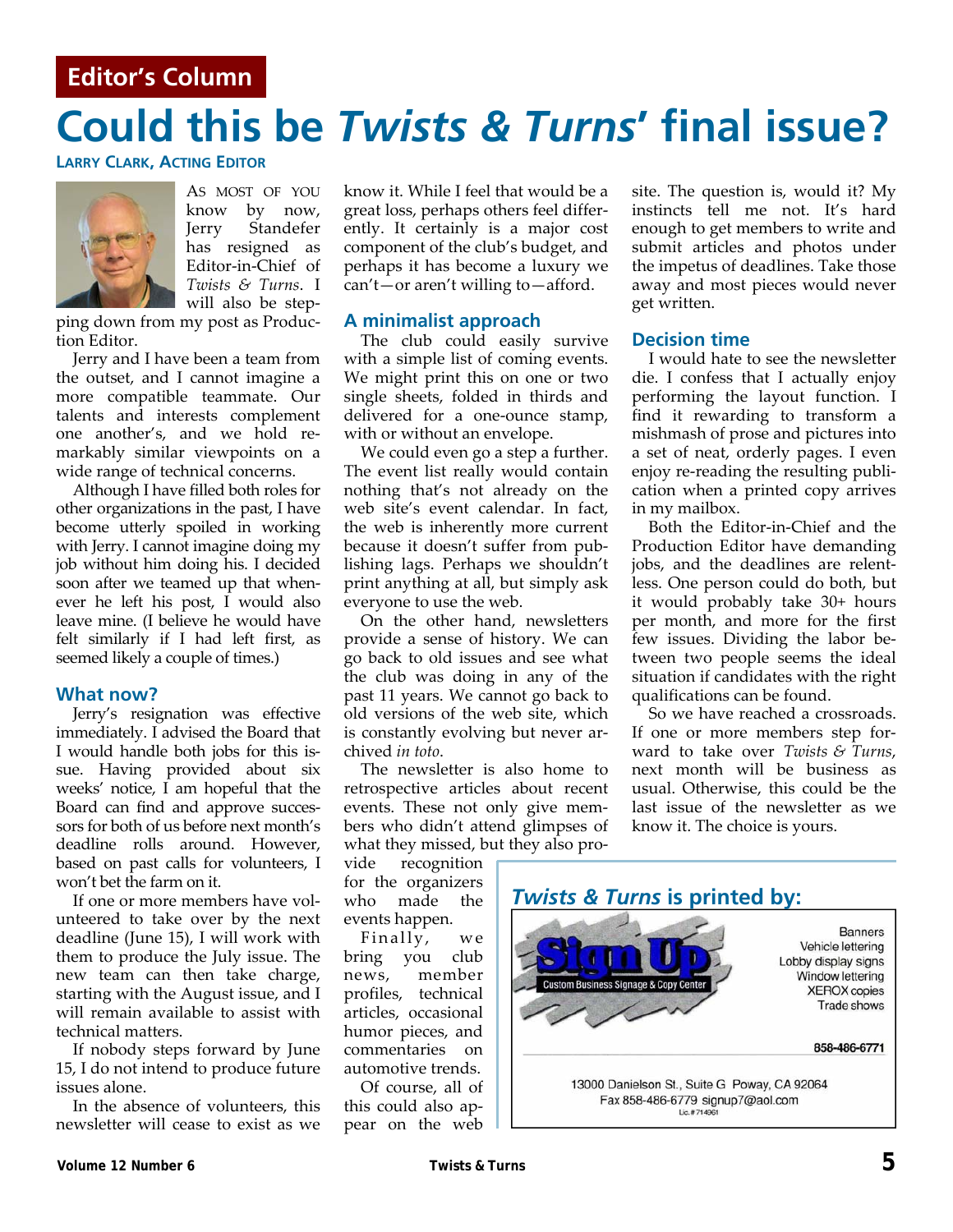# **Coming Events**

# **Cruisin' Grand**

- **Date:** First Friday of each month, April–September
- **Time:** 6:00 p.m. for dinner, 7:00 p.m. to cruise
- **Meet:** Tom's #23 restaurant in Escondido (SW
- corner of Centre City Parkway and 5th St.)
- **Contact:** Steve & Laurie Waid, 760‐432‐0727, *swaid@cox.net*

**Details:** On Friday nights from April through September, Escondido opens up Grand Ave. for cruising. On the *first* Friday of each month, SDMC members meet at Tom's #23 at 6:00 p.m. to eat before leaving at 7:00 p.m. to cruise Grand. After taking a spin up and down Grand a few times, we park and then walk Grand. You will see hot rods, street rods, muscle cars, restorations, motorcycles, and more. A fun "blast from the past."

After cruisin' and walkin' Grand, we will drive a short distance to find dessert. This will be a full evening of car fun for car people.

# **Greatest Show on Turf**

| Date: | Saturday, June 2 |  |
|-------|------------------|--|
|-------|------------------|--|

- **Time:** 7:00 a.m. (registered Miatas) 9:00 a.m.–2:30 p.m. (spectators) **Meet:** San Diego Automotive Museum, 2080 Pan American Plaza (Balboa Park)
- **Cost:** \$25 to enter; free for spectators
- **Contact:** Steve & Laurie Waid, 760‐432‐0727, *swaid@cox.net*

**Details:** This car show features 400 cars in 15 classes vintage cars, modified vehicles, motorcycles, and more. There's even a special class for Miatas. Registration has closed, but spectators are welcome.

# **My Pal Sal Memorial Run**

**Date: POSTPONED**

**Contact:** Steve & Laurie Waid, 760‐432‐0727, *swaid@cox.net*

# **Miata Summer Camp**

| Date:    | Saturday, June 9–Sunday, June 10                            |
|----------|-------------------------------------------------------------|
| Time:    | $7:00$ a.m.                                                 |
| Meet:    | McDonald's, 1701 Oceanside Blvd.,                           |
|          | Oceanside (just east of I-5)                                |
| Contact: | Wally Stevens, 619-234-2858,                                |
|          | wallymiata@gmail.com                                        |
|          | <b>Details:</b> Miatans from all over California and beyond |

will converge on Harris Ranch in Coalinga (just off I‐5 about halfway to San Francisco). There they will share a short weekend (one night) of relaxing by the pool, soaking in the extra‐large spa, partaking of some of the finest beef in California, and indulging in Miata activities.

Wally will lead a run to this event from San Diego. Since the trip is about 350 miles (5 hours) long, he plans to beeline up I‐5 and save the twisties for Coalinga.

If you haven't been to Harris Ranch, you probably cannot imagine such a nice resort facility in the middle of nowhere. Visit *www.harrisranch.com* to get an idea of what they offer.

Assuming we arrive in time, you can take part in a short run (less than 50 miles) on the twisties, starting at 2:00 p.m. Saturday. The course will visit the R.C. Baker Memorial Museum, as well as a restored Richfield Station. Wayne James, who oversaw the restoration, will open the station and provide a personally guided tour.

A "Blind Driver" contest is scheduled to begin around 4:30 p.m. Blindfolded drivers will be timed as they attempt to cover a course through 20 cones, guided only by their navigators.

This event is billed as a "summer camp," which means that you don't need to do any of the activities offered. You're free to just relax the entire weekend, or to join in for as few or as many activities as you want.

The organizers have blocked out 40 rooms at \$105– 135 per night (king or two queens). Call 1‐800‐942‐BEEF (2333) to reserve, and ask for "Miata Summer Camp."

# **Twisted Weekend**

**Date:** Saturday, June 23–Sunday, June 24

**Time:** 9:30 a.m. (both days)

**Meet:** McDonalds, 28100 Jefferson Ave., Temecula

**Contact:** Dean Rudenauer, 626‐967‐0825

**Details:** The "iron seat" 500-mile Twisted Weekend will start in Temecula and end at the SDMC Summer Picnic at Bates Nut Farm.

Saturday's run will explore the hills between Temecula and Fallbrook. After lunch in Fallbrook, it will cover more roads in the afternoon.

Members who wish to join the Twisted Weekend crew for their run to the SDMC picnic may join the group in Temecula Sunday morning. The Sunday section will leave the hotel at 9:30 sharp, and drive more great roads on the way to Bates Nut Farm in Valley Center.

**Hotel:** Ramada Inn, 28980 Old Town Front St., Temecula (951‐676‐8770). Request a room in the SOCALM block.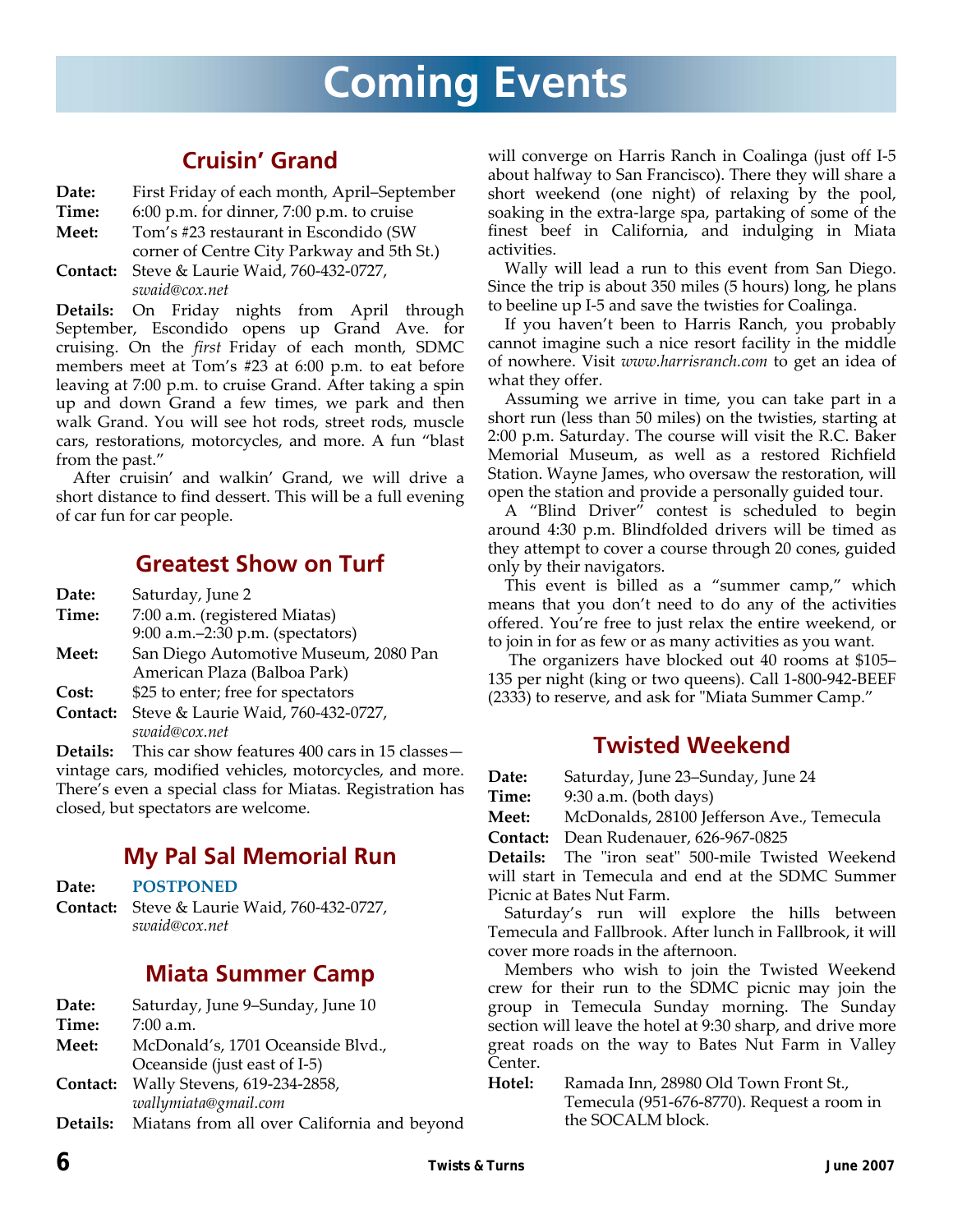# **SDMC Summer Picnic/ Traditional & Mardi Gras Car Shows**

| Date:    | Sunday, June 24                               |
|----------|-----------------------------------------------|
| Time:    | 10:00 a.m. (car shows), 1:00 p.m. (lunch)     |
| Meet:    | Bates Nut Farm, 15954 Woods Valley Rd.,       |
|          | <b>Valley Center</b>                          |
| Contact: | Picnic – Gabe Rivera, 619-295-5993,           |
|          | gaberiv@mac.com                               |
|          | Car Shows - Kit & Steve Licata, 619-258-5588, |
|          | mzkaycivic850@sbcglobal.net                   |

**Details:** Lunch, catered by RMH Catering (Rick Hackley from the Boll Weevil), will feature smoked chicken and barbecued pork ribs. Cost is \$10 for SDMC members; \$16 for others. Pre-payment by June 15 is required. Send checks, payable to "SDMC," to Gabe Rivera, 3682 Curlew Street, San Diego, 92103.

The featured event will be two car shows, one traditional, the other called Mardi Gras Madness. For the Mardi Gras show, members should decorate their cars with Mardi Gras colors, beads, etc., and dress for the occasion. Trophies will be awarded for the best decorated Mardi Gras cars, best costumed participants, and the entry best exemplifying the overall Mardi Gras theme.

Although there is no charge to enter the car shows, participation is by reservation. Call or e‐mail the Licatas to reserve your spot.

# **Twilight Run**

| Date:    | Saturday, July 28                         |
|----------|-------------------------------------------|
| Time:    | 5:00 p.m. drivers meeting; earlier to eat |
| Meet:    | Albertson's/Target Center, Hwys 94 and 54 |
|          | (Jamacha), Rancho San Diego               |
| Contact: | Mark & Cathy Booth, 619-670-3789,         |
|          | markbooth@cox.net                         |

**Details:** This will be a very leisurely ride along some of San Diegoʹs most scenic roads, made different because we do it during the evening hours—that special twilight period when the hot summer day slowly gives way to a comfortable summer night.

The driver's meeting will start promptly at 5:00 p.m. There are no food stops planned along the run route, so plan to arrive early and grab a late lunch at one of the many restaurants available in the shopping center (TGI Fridays, Carlʹs Jr., Submarina, etc.). The run will finish back near the starting point at approximately 9:00 p.m.

#### *PICNIC (Continued from page 1)*

form at a monthly meeting, you can call Kit Licata (home: 619‐258‐5588, cell: 619‐507‐8011) or simply send e‐mail to *mzkaycivic850@sbcglobal.net*, stating your name, car color, and which show you wish to enter.

## **Sister clubs join in**

We'll be joined at the picnic by friends from SOCALM and the Sahuaro Miata Club of Phoenix. The Sahuaro group is including our picnic as part of a three‐day Southern California Auto Tour Weekend. Their sojourn will also include stops at Mazda's Western Region offices in Irvine and the Petersen Automotive Museum in Los Angeles.

Not to be outdone, SOCALM will include the picnic as part of a two‐day Twisted Weekend. Dean and Tassy Rudenauer have planned two days of driving around the Temecula and Fallbrook areas.

Both days' runs will start at 9:30 a.m. from the McDonald's, 28100 Jefferson Ave., Temecula. After a day of driving the twisties on Saturday, participants can spend the late-afternoon and evening hours attending Temecula's annual street painting festival, and walk among the shops before enjoying dinner at Rosa's Cantina.

Following an overnight stay at the Ramada Inn on Temecula's Old Town Front Street, the group will tackle the twisties once again, en route to the SDMC Summer Picnic. SDMC members who wish to join just the Sunday run should meet at McDonald's before 9:30 for an entertaining run to Bates Nut Farm.

## **We should have applied for the trademark**

A recent press release announces that Hasbro, Inc. will begin selling an updated edition of their classic, The Game of Life. In what they claim as an industry first, the new version replaces cash with Visa‐branded cards, designed to teach players the benefits of proper money management.

The game will be sold under the name:

**THE GAME OF LIFE Twists & Turns Edition**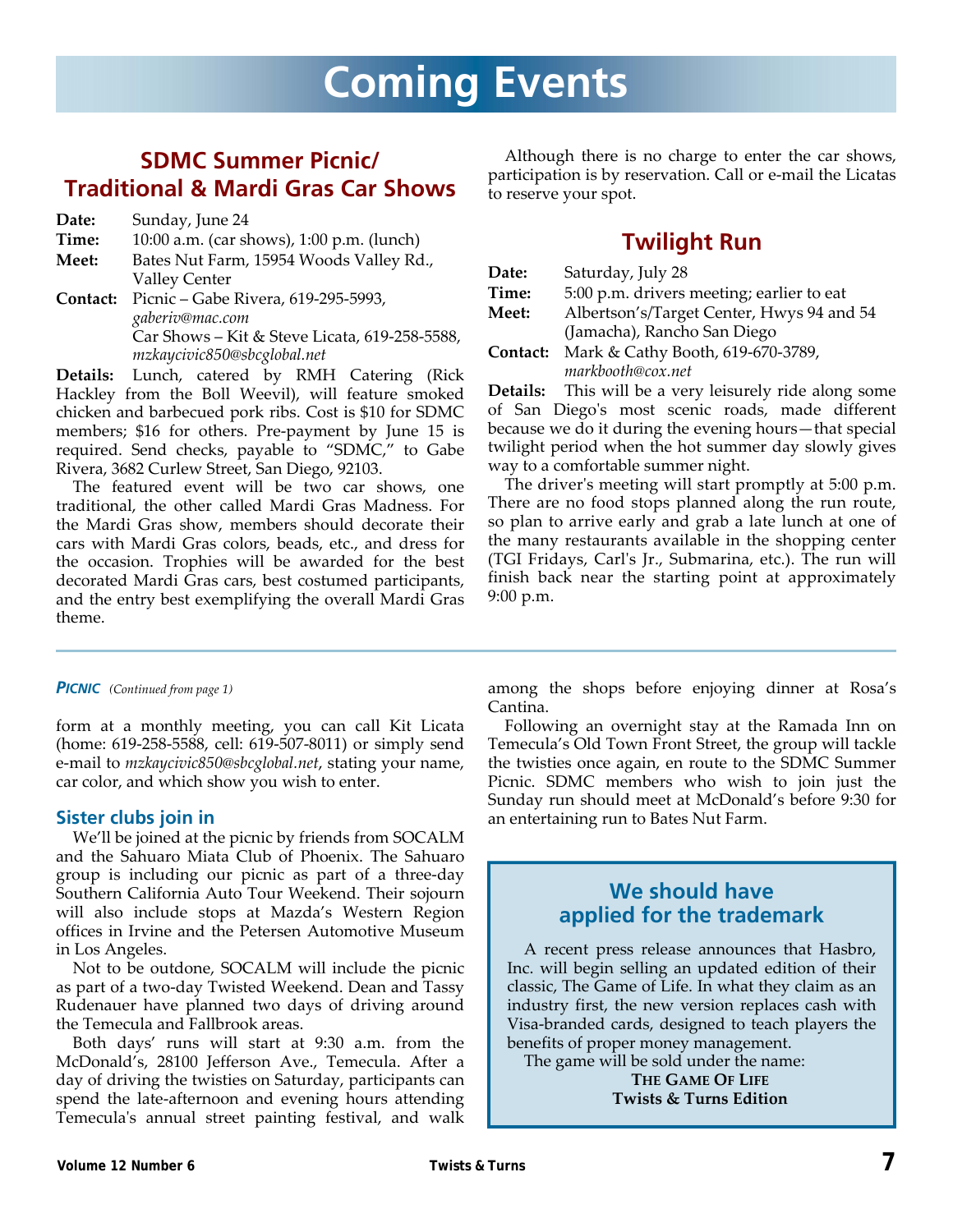# **Scenes from the Annual Meeting**



*Photos by Jerry Standefer*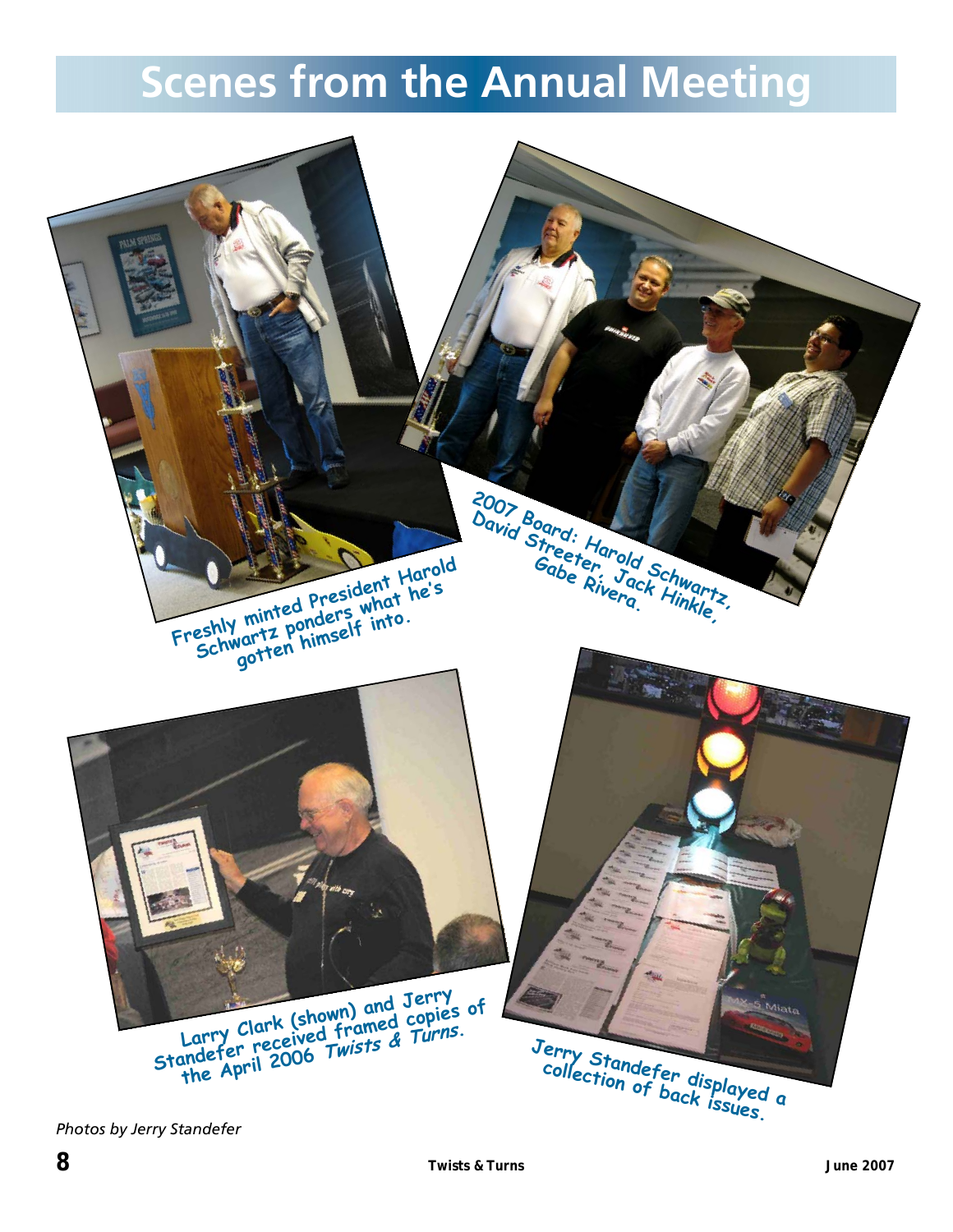# **Vacant positions call out for volunteers**

**JERRY STANDERER & LARRY CLARK**

**O**ur numerous volunteers keep this club running<br>
positions that would help out the club<br>
propositions that would help out the club<br>
proposed if you would like to smoothly. There are four open volunteer immensely if they are filled. If you would like to volunteer for any of the positions below, or even if you just have questions, please contact any of the Board members. Everyone will certainly appreciate your help.

## **Vendor Relations Coordinator**

SDMC deals with a lot of vendors. Whether the vendor is a corporation halfway across the country or a local dealership, it is great to have a single voice that represents the club. With planning for Surf'N'Safari 2009 on the horizon, filling this crucial position is more important than ever. Principle duties include:

- ♦ Act as the liaison between SDMC and vendors;
- ♦ Maintain a list of vendors and point‐of‐contact information;
- ♦ Approach vendors for donations and participation in special events, such as vendor malls;
- ♦ Keep records of raffle donations and interactions.

The main requirement is the ability to build a favorable rapport with vendor representatives. If you already have relationships with our wonderful Miata vendors, you are halfway there.

## **Regalia Team**

The Regalia team's primary purpose is to offer SDMC members the ability to purchase items that they cannot easily get on their own, such as logo items. Principle duties include:

- ♦ Set up the Regalia table and sell merchandise at monthly meetings;
- ♦ Keep records of sales, and turn funds over to the Treasurer;
- ♦ Obtain Board approval and order new merchandise as needed;
- ♦ Maintain inventory of merchandise on hand, and report to the Board quarterly;
- ♦ Prepare newsletter and web advertisements;
- ♦ Respond to e‐mail and phone requests for information and sales.

Requirements are an eagerness to meet and help fellow members, and an OTM for transporting merchandise to meetings. The ideal Regalia team might be a couple, but anybody who wants to help is welcome.

## **Editor-in-Chief**

SDMC has had a newsletter since May 1996. The Editor-in-Chief oversees the newsletter operation. Principle duties include:

- ♦ Plan the content of each monthly issue of *Twists & Turns*;
- ♦ Schedule the various deadlines to ensure the newsletter is delivered to members on time each month;
- ♦ Review and edit all submissions;
- ♦ Review the layout for any errors and omissions;
- ♦ Write editorials and articles as needed;
- ♦ Coordinate newsletter staff;
- ♦ Track and control costs;
- ♦ Maintain relationships with the print shop;
- ♦ Interact with businesses that offer club discounts (until Vendor Relations position is filled);
- ♦ Represent the newsletter at Board meetings.

Requirements are attention to detail; ability to meet strict deadlines; knowledge of word processing and page layout software (Windows or Mac OS); good grasp of the English language; basic accounting; basic understanding of copyright compliance; and a willingness to do what it takes to get the job done. The previous Editor‐in‐Chief will walk you through the job and provide assistance to get you going.

## **Production Editor**

The Production Editor's primary responsibility is the layout of text and photos to create an eye‐appealing newsletter. Specific duties include:

- ♦ Review articles and perform secondary copy‐ editing;
- ♦ Insert articles into desktop publishing software;
- ♦ Arrange articles on pages, insert headlines, bylines, subheads, etc.;
- ♦ Choose photos to illustrate articles, and write captions;
- ♦ Create events list and back‐page calendar from web data and additional submissions;
- ♦ Update standard items (officer list, new members, discounts, etc.);
- ♦ Resize text and photos to achieve good fits;
- ♦ Submit draft copies for proofing, and make corrections as needed;
- ♦ Convert issue to PDF, and send to printer and webmaster;
- ♦ Archive publishing files and PDF to CD‐ROM.

Primary requirements are: facility with computer applications; working knowledge of typographic concepts; attention to detail; ability to meet deadlines; and good grasp of the English language. We currently use Microsoft Publisher as our layout tool, along with Adobe Acrobat to create PDFs. SDMC will provide the necessary software, and the current Production Editor will instruct and assist as needed.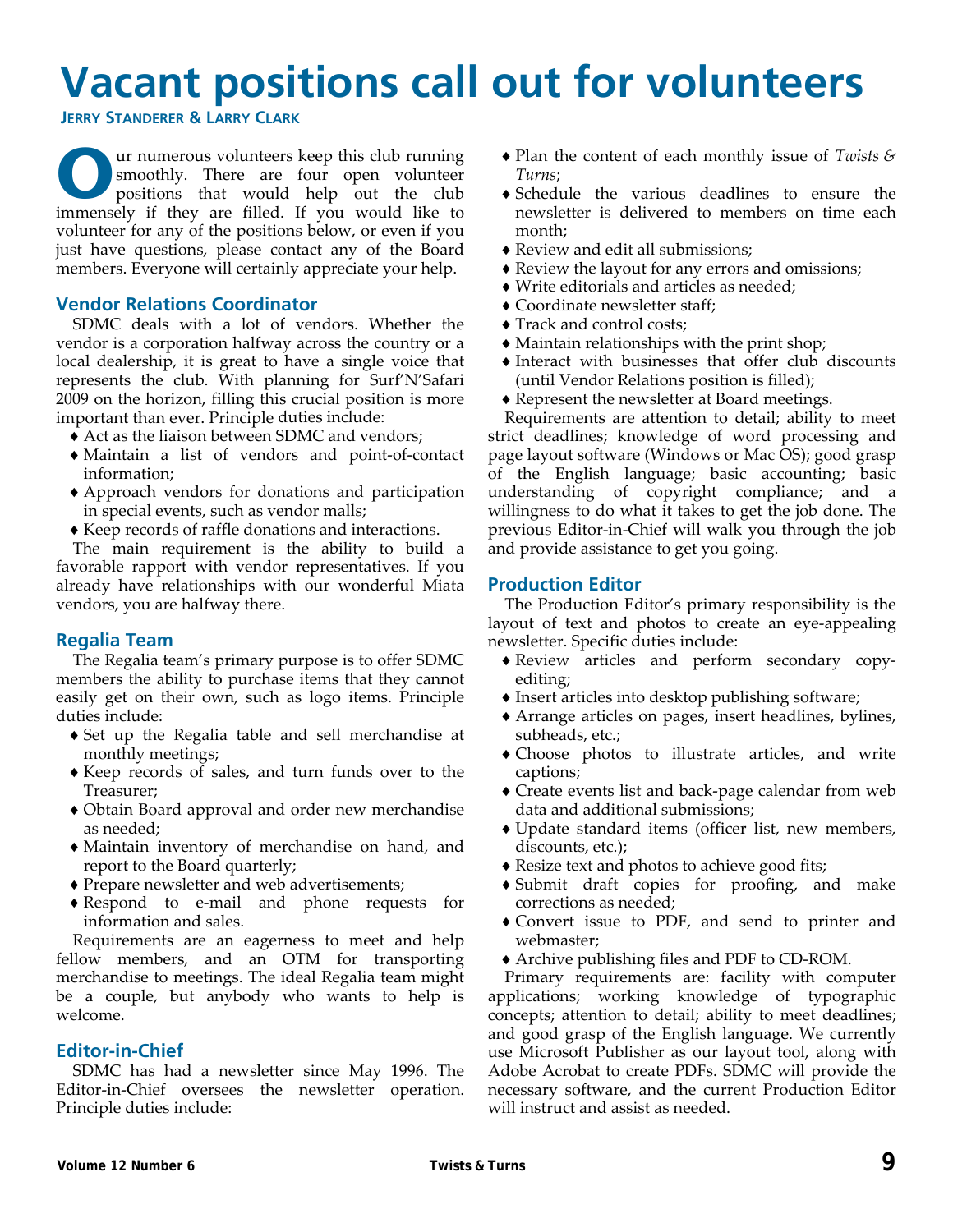# **A little foam can quiet that noisy exhaust TED KESLER**

**I** finally put on a cool-sounding<br>exhaust the other day, and Sue<br>likes everything but the volexhaust the other day, and Sue ume. It's not loud, it's just … well … kinda—OK, it's too loud. There, I said it; it's too macho for the wife. So then I got to listening with the top up and down, windows open and closed. You know how that goes once you hear something and start trying to fix it. *And it was worse with the top up!*

That made little sense until I re‐ membered the roll bar legs fit in tunnels that run beside the gas tank from the trunk right into the cock‐ pit. They are hidden behind covers and carpet, but still … cool sound‐ ing tail pipe inches from the trunk … tunnels from the trunk into the cockpit. Could it be?

When I got into the trunk, I removed the carpet and metal shield on the left and the spare tire and carpet on the right (Figure 1). There it was—the back of the cockpit car‐ pet at the other end of the tunnels. I thought of a bunch of ways to block the sound, and decided that some soft foam, cut to fit and stuffed into either tunnel, seemed like a plan. Actually, I remembered reading about this mod a while back, and it seemed kinda silly.

But it works—cheap and easy, and much quieter. There really is more noise from the trunk into the cockpit than I ever would have thought.

I bought a block of new furniture foam, then measured and carved and fit and carved—and re‐fit and

Figure 1. The stripped trunk. **Figure 2. Work around those wires.** Figure 3. All neat and tidy.

pushed and shoved—and cut my knuckles. When I was done, I think I had about the same result as if I'd just stuffed the tunnels full and quit. OK, not as pretty, but with every‐ thing all put back together, you can't see the foam anyway. And if you have a spare sofa cushion, you might even do this mod free.

There are some wires on the driver's side that will need some planning. I slit the foam block and threaded it around the wires (Figure 2).

This might be a half‐hour job with just a little care. You'll need some soft foam, a carving knife, 10 mm socket, tape measure, felt tip pen and band‐aids. Measure and cut a little oversized so the tunnels are well filled (Figure 3).



# **Drive away those annoying pests**

### **LARRY DENNSTEDT**

**I** <sup>t's</sup> rodent-infestation season.<br>
Those of us who live next to canyons know how mice and Those of us who live next to rats love to build nests in our cars, blocking the heater and A/C ducts, or leaving snail shells on top of our engines, near the spark plug wires. Sometimes rats even chew on our wiring and other plastic items. Ants like to eat the wax products. Spiders build their nests everywhere.

You can use smells to drive these pests away. Mothballs have an odor that tends to keep the rodents away. Cloths dryer towelettes will do the same thing. Perhaps best, Irish Spring soap seems to work very well, and has a much more pleasant aroma to humans. Try cutting a bar into pieces.

Place them inside the car, and maybe in the trunk, too. One under

the seat or over the transmission hump behind the center console, and a couple under the hood on ei‐ ther side of the engine.

If you are going away on a trip this is effective, and you probably will have no disappointments upon your return. Even if you keep your car in the garage, these ideas will help deter visitors.

Have a great and safe summer.

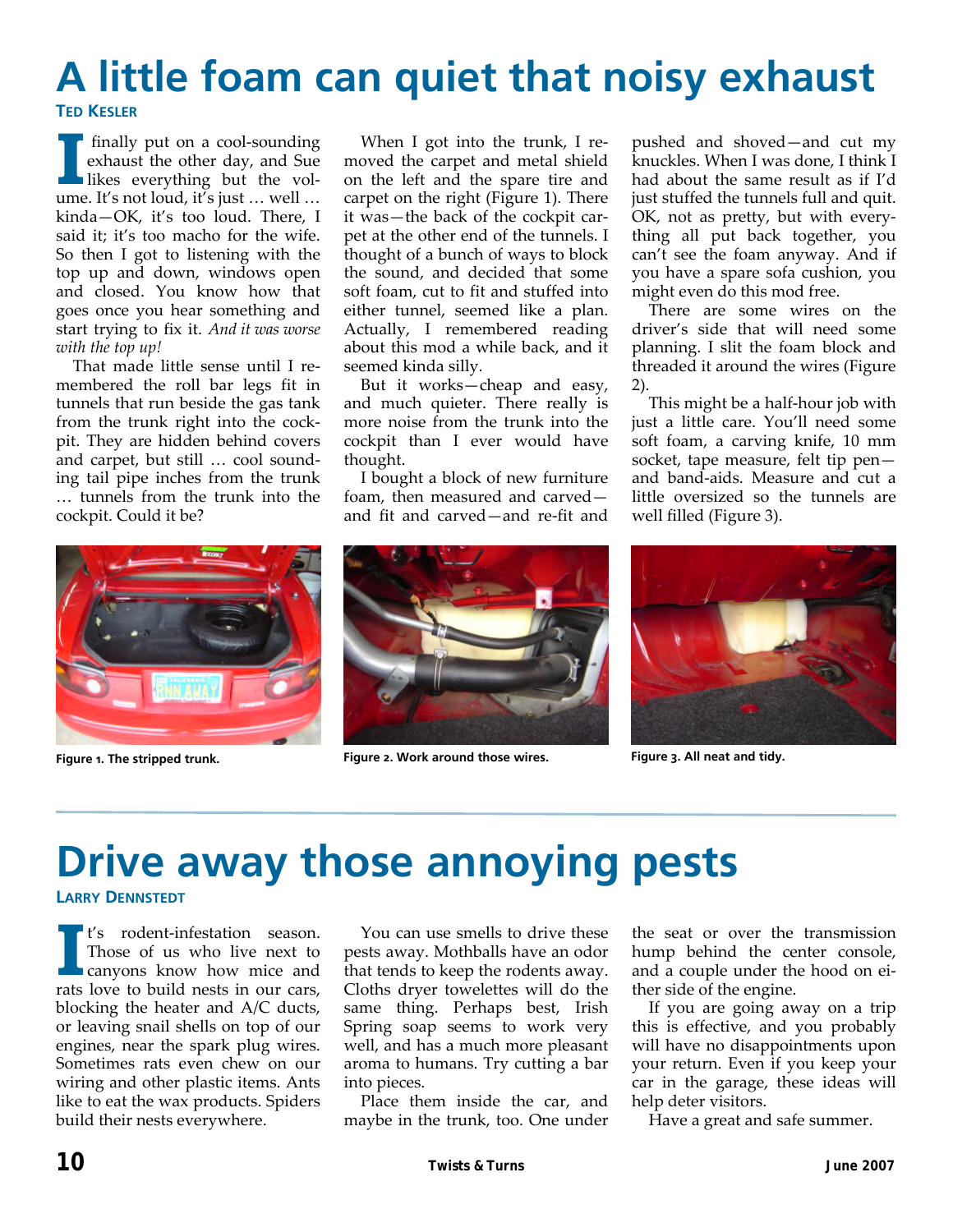# **Member Discounts**

**Many vendors offer discounts to** Miata Club members. The club does not endorse these vendors, but lists them as a membership benefit. Some Miata Club members. The club does not endorse these vendors, offers may require you to show a current SDMC membership card.

Businesses that wish to be listed must offer a discount from their normal retail prices to SDMC members. Listings are limited to five lines (about 30-35 words). Contact *newsletter @sandiegomiataclub.org* for more information.

## **Automotive Services**

**Allen's Wrench.** Mazda Master Technician. 1620 Grand Avenue, San Marcos. 760-744- 1192. Discount: 10% (except oil changes).

**American Battery**. Miata batteries & all other batteries. 525 West Washington, Escondido. 760-746-8010. Contact: Jeff Hartmayer. Discount: Fleet discount on all products.

**Coast Car Covers, Inc**. Car covers, cockpit covers. 1229 Morena Blvd., San Diego. 619- 275-7100. Discount: Wholesale price.

**Express Tire**. Auto repair, tires. 12619 Poway Road, Poway. 858-748-6330. Manager: David Dolan. Discount: 10% on parts and labor, including tires.

**Geri's Bazaar**. Custom deck bags, boot bags, travel bags. Maximize the space in your trunk. Contact: Geri Causarano. 828-400-1673. *www.geris-bazaar.com*. Substantial savings to club members.

**Good-Win Racing LLC**. Miata intakes, exhausts, shocks, springs, & goodies from Racing Beat, Moss, and more. *www.goodwin*racing.com. 858-775-2810. Special club price on everything.

**Hawthorne Wholesale Tire**. Tires, wheels, brakes, and suspension. 877 Rancheros Dr., San Marcos. 760-746-6980. Discount: 10%

**Just Dings Ltd**. Mobile paintless dent removal. 858-569-3464. Discount: 15%

**Kesler Customs**. Miata chassis braces, adjustable dead pedals, hide-away license plate brackets. Installation of aftermarket parts, fabrication, light welding. Ted Kesler, 619-421- 8472. Special club prices.

**Knobmeister Quality Images**. 3595 Gray Circle, Elbert, CO 80106-9652. Joe Portas, *joe@knobmeister.com*. 303-730-6060.

**Langka Corp**. Guaranteed paint chip and scratch repair system. Cleaning, detailing, and restoration products. 800-945-4532. *www.langka.com*. Discount: 30%.

**Larry Dennstedt's Auto Repair**. 4283 41st Street, San Diego. 619-284-4911. Discount: 10% on labor.

**Lutz Tire & Service**. Alignment specialist, tires. 2853 Market Street, San Diego. 619- 234-3535. Ask for Mike. Discount: 10% on parts (tires not included).

**Magnolia Auto Body**. Restorations, body work. 476 West Main Street, El Cajon. 619- 562-7861. Ask for T.J. Discount: 10% on labor and parts.

**Porterfield Enterprises Ltd**. Brake pads, rotors. 1767 Placentia Ave., Costa Mesa. 949- 548-4470. Discount: 15% on Porter-field & Hawk brake pads; \$10 off rotors; \$9.25 for Motul 600 brake fluid (1 pint).

**Smog Squad**. 3342 Rosecrans, San Diego. 619-223-8806. General Manager: Jose Munoz. Discount: \$10 on smog tests.

**Thompson Automotive**. Cool accessories for our cool cars; oil filter relocation kits, gauge kits, air horns, brakes, Voodoo knobs, & MORE. *www.thompson-automotive.com*. 949-366-0322. Discount: 10%

**Tri-City Paint**. Professional detailing, products, paint, airbrushes, car covers. West Miramar Area: 858-909-2100; Santee, Mission Gorge: 619-448-9140. Discount: Body shop pricing #CM6660.

**WheelStore**. Wheels, tires, suspension, alignment. 208 S. Coast Hwy., Oceanside. 760- 967-1336. Contact: Joe Jordan. Discount: Wholesale price on tires; \$10 off alignments.

**World Famous Car Wash**. Complete professional car care. Complete detail, hand wax, leather treatment, free shuttle service. 7215 Clairemont Mesa Blvd, San Diego. 858-495- 9274. Discount: 10%

## **Mazda Dealerships**

**Chapman Mazda**. Phoenix. 877-684-5803. Ask for John Mardueno. Discount: 20% on Mazda parts and accessories.

**Mazda El Cajon**. 619-442-7050. Discount: 20% on Mazda parts; 10-20% on accessories.

**Mazda of Escondido.** 760-737-3200. Discount: 20% on most parts; 15% on labor (not including smog certification).

**Westcott Mazda**. National City. 619-474- 1591. Discount: 25% on parts or labor (except oil changes).

## **Other Services**

**Alarm 2000**. Residential and commercial alarm installations and monitoring. Free equipment with 2-way voice & free install. Buffy Hergenrader, 619-221-0948. *buffy@iopener .net*. Discount: No connection fee.

**Coldwell Banker Real Estate**. David T. Bryan, Realtor. 619-334-4625. *davidbryan@coldwellbanker.com*. Free market analysis. No transaction fees for SDMC members or referrals!

**Linsco Private Ledger**. Fee-based planner. Wealth management, estate, retirement, and investment planning. Free consultation and 15% discount on all fees. Hernan Hooker, BCE. 619-542-0822.

**Rosin & Associates**. Attorneys at law. Accidents, insurance issues, general civil law. No recovery, no fee. Anita Rosin, *anita.rosin@rosinlaw.com*. 619-543-9600. Discount: 10% on attorneys fees.



## **MIATAS FOR SALE**

**2006 Grand Touring**, Marble White, Leather, 6-speed, only 4975 miles. We bought this neat little car at the very end of 2005 thinking that we would have lots of fun with it, but, as you can see from the miles, we just don't use it. It is in excellent condition and has been under a Mazda Custom Cover unless it was in motion. Kelly Blue Book resale: \$24,230 OBO. Diane & Bud Bainbridge, 951-676-4044(H), 909-519-5077 (C), *walterbainbridge@hotmail.com.*

### **ANNOUNCEMENTS**

**Buying or selling** your Miata or Miata accessories? You can do it for free on Miatamart—the Miata for Sale web site, run by SDMC member Rainer Mueller. Check it out at *www.miatamart.com*.

**Classified ad space is provided at no cost to SDMC members only. Ads must include first and last names, telephone number, and e-mail address, which must agree with current club roster.** 

**Send ads to** *newsletter@ sandiegomiataclub.org***. Ads will run for four months unless canceled, and may be revised and resubmitted.**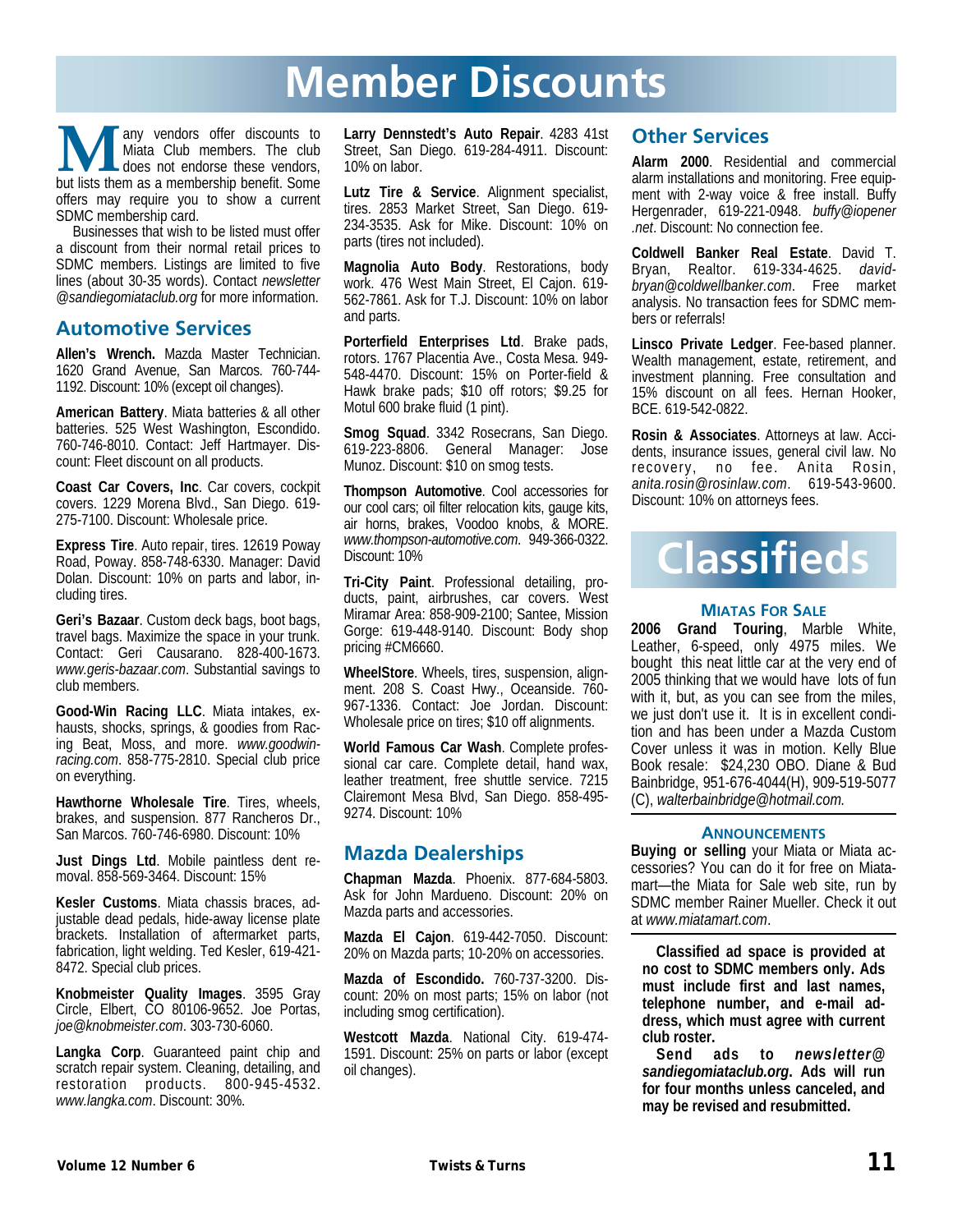Address

| <b>JUNE 2007</b>                        |            |            |            |                          |                                                     |                               |
|-----------------------------------------|------------|------------|------------|--------------------------|-----------------------------------------------------|-------------------------------|
| <b>SUN</b>                              | <b>MON</b> | <b>TUE</b> | <b>WED</b> | <b>THU</b>               | <b>FRI</b>                                          | <b>SAT</b>                    |
|                                         |            |            |            |                          | 1<br>Cruisin'<br>Grand                              | 2 Greatest<br>Show on<br>Turf |
| 3                                       | 4          | 5          | 6          | $\overline{7}$           | 8                                                   | 9 Miata<br>Summer<br>Camp     |
| 10 Miata<br>Summer<br>Camp              | 11         | 12         | 13         | 14                       | <b>15 T&amp;T</b><br><b>JULY</b><br><b>DEADLINE</b> | 16                            |
| 17<br><b>Father's Day</b>               | 18         | 19         | 20         | 21                       | 22                                                  | 23<br>Twisted<br>Weekend      |
| 24 SDMC<br>Picnic/<br><b>Twstd Wknd</b> | 25         | 26         | 27         | 28<br>Monthly<br>Meeting | 29                                                  | 30                            |

| JULY 2007                                   |                |            |                          |                          |                        |                           |  |  |  |
|---------------------------------------------|----------------|------------|--------------------------|--------------------------|------------------------|---------------------------|--|--|--|
| <b>SUN</b>                                  | <b>MON</b>     | <b>TUE</b> | <b>WED</b>               | <b>THU</b>               | FRI                    | <b>SAT</b>                |  |  |  |
| 1                                           | $\overline{2}$ | 3          | 4<br>Independence<br>Day | 5                        | 6<br>Cruisin'<br>Grand | $\overline{1}$            |  |  |  |
| 8                                           | $\mathsf{q}$   | 10         | 11                       | 12                       | 13                     | 14                        |  |  |  |
| 15 T&T<br><b>AUGUST</b><br><b>DEADLINE?</b> | 16             | 17         | 18                       | 19                       | 20                     | 21                        |  |  |  |
| 22                                          | 23             | 24         | 25                       | 26<br>Monthly<br>Meeting | 27                     | 28<br><b>Twilight Run</b> |  |  |  |
| 29                                          | 30             | 31         |                          |                          |                        |                           |  |  |  |

| <b>DATE</b>                 | <b>EVENT</b>                                  | <b>TIME</b>                                   | <b>MEET</b>                                                      | <b>CONTACT</b>                               | <b>PAGE</b>      |
|-----------------------------|-----------------------------------------------|-----------------------------------------------|------------------------------------------------------------------|----------------------------------------------|------------------|
| Fri 6/1,<br>Fri 7/6         | Cruisin' Grand                                | $6:$ oo p.m. (eat)<br>7:00 p.m. (cruise)      | Tom's #23, 5th St & Centre City<br>Pkwy, Escondido               | Steve & Laurie Waid<br>760-432-0727          | 6                |
| Sat 6/2                     | Greatest Show on Turf                         | 7:00 a.m. (registered)<br>9:00 a.m.-2:30 p.m. | San Diego Auto Museum, Balboa Steve & Laurie Waid<br><b>Park</b> | 760-432-0727                                 | $6 \overline{6}$ |
| Sat 6/9-<br><b>Sun 6/10</b> | Miata Summer Camp<br>(Harris Ranch, Coalinga) | 7:00 a.m.                                     | McDonald's, 1701 Oceanside Bl.,<br>Oceanside (just east of I-5)  | <b>Wally Stevens</b><br>wallymiata@gmail.com | 6                |
| Sat $6/23-$<br>Sun 6/24     | <b>Twisted Weekend</b>                        | 9:30 a.m. (both days)                         | McDonald's, 28100 Jefferson<br>Ave., Temecula                    | lDean Rudenauer<br>626-967-0825              | 6                |
| Sun 6/24                    | ISDMC Car Shows and<br>Summer Picnic          | 10:00 a.m. (car shows)<br>$1:00$ p.m. (lunch) | Bates Nut Farm, 15954 Woods<br>Valley Rd., Valley Ctr.           | Kit & Steve Licata<br>619-258-5588           | 1, 7             |
| Thu 6/28,<br>Thu 7/26       | <b>SDMC Monthly Meeting</b>                   | $6:$ oo p.m. (eat)<br>$7:00$ p.m. (meet)      | <b>Boll Weevil Restaurant,</b><br>9330 Clairemont Mesa Bl.       | <b>Harold Schwartz</b><br>858-271-0084       | २                |
| Sat 6/28                    | <b>Twilight Run</b>                           | 5:00 (drivers meeting),<br>earlier to eat     | Albertson's/Target Center,<br>Hwys 94 & 54, Rncho S.D.           | Mark Booth<br>619-670-3789                   |                  |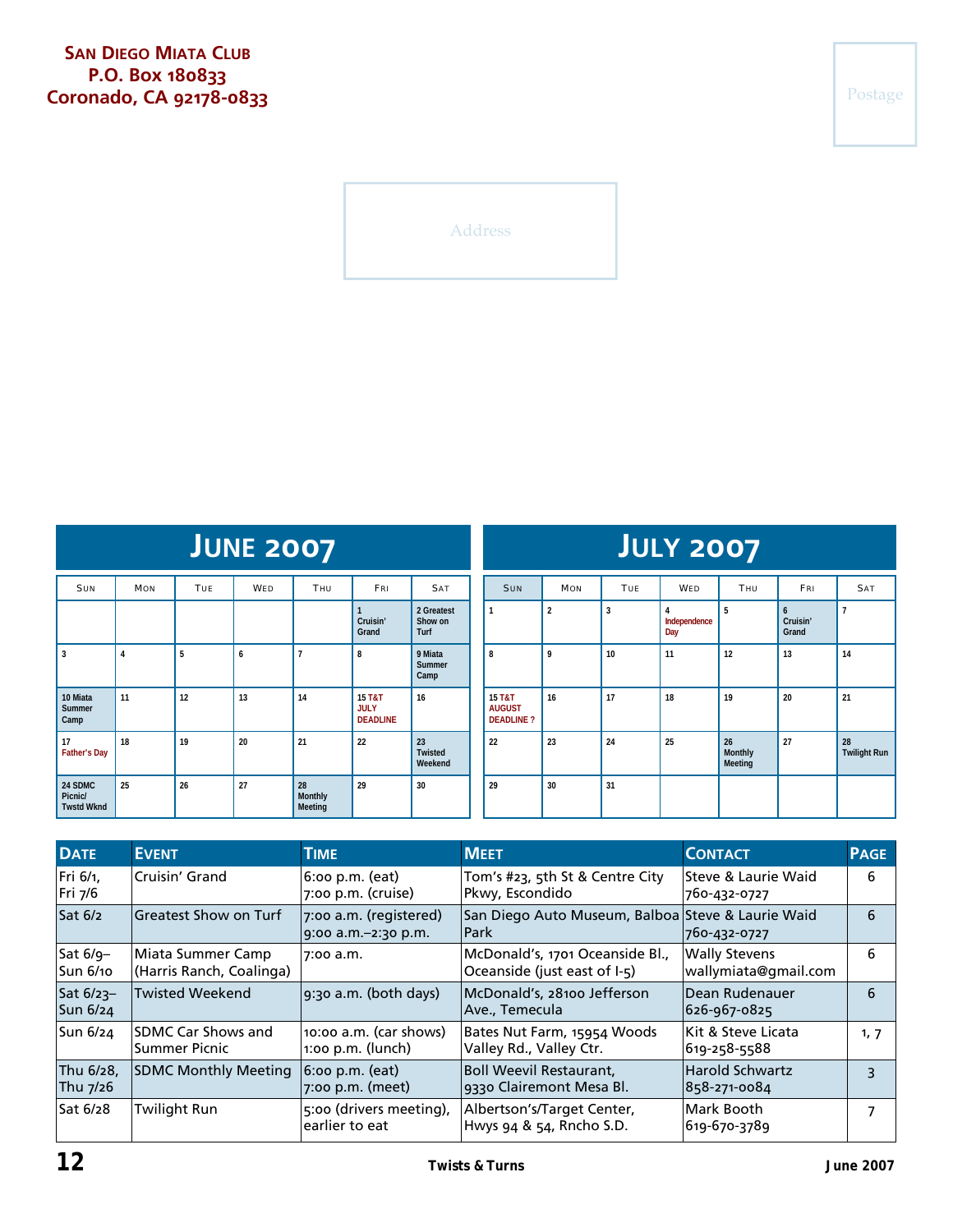but must have provided written indication of willingness to accept the nomination.

9.3 Statements of Qualifications – Candidates for Board positions are encouraged to submit written statements of their interest and qualifications for publication in the Club newsletter. The newsletter editor may establish reasonable limits on length, and must publish all statements received by deadline without editing, attempting to present all candidates equitably.

9.4 Term of Office – All directors shall hold office until the next annual membership meeting.

9.5 Vacancies – In the event that a Board seat is vacated, the Board shall, by majority vote, nominate another Club member in good standing to fill the vacancy, subject to confirmation by the general membership at the next scheduled membership meeting.

### **Article X. Dues and Expenditures**

10.1 Dues – Membership dues shall be \$35 annually for either a dual or a single membership.

10.2 Partial Year Dues - Dues for new members who join in January through June are \$35; dues for those who join in July through December are \$20.

10.3 Expiration – All memberships, regardless of when paid, expire at the end of the calendar year. Renewals are due by January 1.

10.4 Delinquency – Lapsed members who are more than 30 days delinquent will be dropped from the membership rolls.

### **Article XI. Amendment of Bylaws**

11.1 Requirements – These bylaws may be amended or revised at the annual meeting or at a special membership meeting by a two-thirds vote of memberships present.

11.2 Notification – The text of any proposed changes to these bylaws must be published in the announcement of the meeting where the vote will be taken.

11.3 Effective Date – Amendments and revisions to these bylaws become effective upon approval by the members.

### **Article XII. Authority**

12.1 Authority – Any matters not included in these bylaws are to be determined by *Robert's Rules of Order, Newly Revised* and the California Corporations Code.

#### *Adopted April 21, 2007*

# **Bylaws of the San Diego Miata Club**

#### **Article I. Name**

1.1 Name – The name of this organization shall be San Diego Miata Club (the "Club"), a California mutual benefit organization.

### **Article II. Purpose**

2.1 Purpose – The purpose of the Club shall be to promote good will for the mutual benefit of Club members and to provide social and recreational activities that enhance the ownership experience of Mazda MX-5 Miata automobiles.

#### **Article III. Memberships**

3.1 Requirements – The term "member" means a member in good standing with current dues paid.

3.2 Types of Memberships – Memberships may be single or dual.

3.3 Single Memberships – A single membership shall consist of one person, and shall have one vote on any Club matters.

3.4 Dual Memberships – A dual membership shall consist of two people from one household. Both people shall be entitled to all the rights and privileges of members except:

3.4.1 Only one member of a dual membership shall be entitled to vote on any Club matter.

3.4.2 Only one member of a dual membership shall be eligible to serve on the Board of Directors at any time.

3.4.3 A dual membership shall be entitled to only one printed copy of any newsletter or other material distributed by the Club to the members.

3.5 Responsibilities – Members shall act in accordance with the stated purpose of the Club. The Board may suspend or revoke the membership of any member whose actions are deemed detrimental to the Club.

### **Article IV. Board of Directors**

4.1 Number of Directors – The Board of Directors ("Board") shall consist of the four officers.

4.2 Requirements – All Directors must be members in good standing.

4.3 Purpose – The Board shall represent the membership in all official matters, and is to act in the interest of the membership in the conducting of Club business and activities.